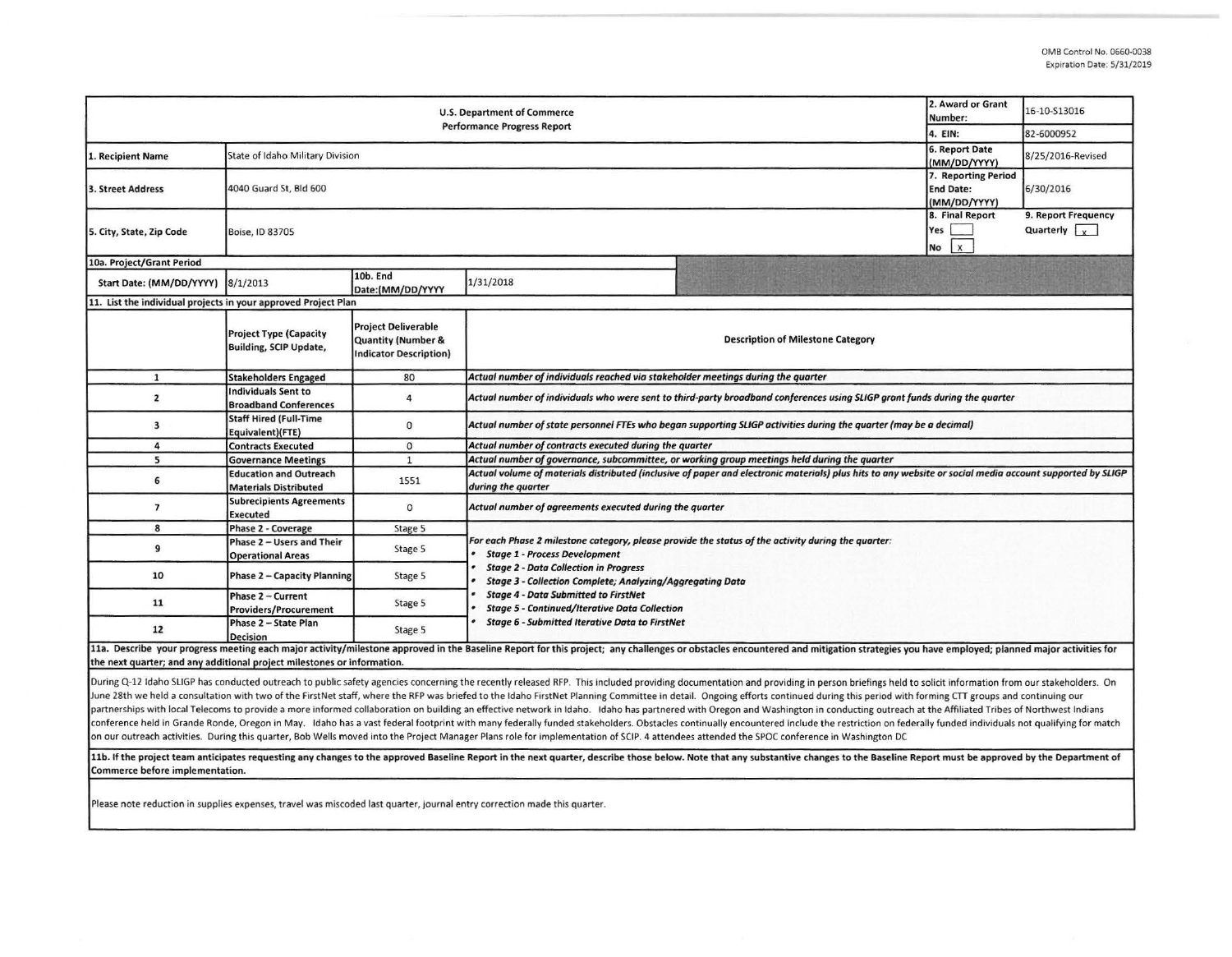**llc. Provide any other information that would be useful to NTIA as it assesses this project's progress.** 

Idaho's territory is approximately 64% federally managed land. Additionally, much of the state and local area is rural. The challenge for match sources, is simply that many of our stakeholders are volunteers or receive fed current regulation and grant guidance, we cannot utilize these first responder assets required for successful implementation of the Nationwide Public Safety Broadband Network as match. During Q-12, Idaho SLIGP staff change

## **lld. Describe any success stories or best practices you have identified. Please be as specific as possible.**

Conducted ongoing workshops with FirstNet staff on June 28th. RFP was well briefed to the Idaho FirstNet planning committee with the help of Michael Boyden. Continuing partnership with Washington and Oregon to coordinate r outreach to tribal nations. Also, collaborating with Oregon and Washington on developing state plans for implementation of the Nationwide Public Safety Broadband Network.

**12. Personnel** 

12a. If the project is not fully staffed, describe how any lack of staffing may impact the project's time line and when the project will be fully staffed.

Current personnel include Program Manager and Project Manager. Program Assistant title has been changed to Project Manager and has been added during Q-12 to assist with implementation of the SCIP in accordance with Phase II **authorized activities.** 

|                                                 | 12b. Staffing Table - Please include all staff that have contributed time to the project. Please do not remove individuals from this table. |                                     |                      |                               |                   |                 |                                         |                                          |
|-------------------------------------------------|---------------------------------------------------------------------------------------------------------------------------------------------|-------------------------------------|----------------------|-------------------------------|-------------------|-----------------|-----------------------------------------|------------------------------------------|
| <b>Job Title</b>                                | FTE%                                                                                                                                        | <b>Project (s) Assigned</b>         |                      |                               |                   |                 |                                         |                                          |
| Program Manager                                 | 100%                                                                                                                                        | N/C                                 |                      |                               |                   |                 |                                         |                                          |
| <b>Project Manager</b>                          | 100%                                                                                                                                        |                                     |                      |                               |                   |                 |                                         | N/C                                      |
| <b>Project Manager</b>                          | 80%                                                                                                                                         | (formally program assistant)<br>N/C |                      |                               |                   |                 |                                         |                                          |
|                                                 |                                                                                                                                             |                                     |                      |                               |                   |                 |                                         |                                          |
| 13. Subcontracts (Vendors and/or Subrecipients) |                                                                                                                                             |                                     |                      |                               |                   |                 |                                         |                                          |
|                                                 | 13a. Subcontracts Table - Include all subcontractors. The totals from this table must equal the "Subcontracts Total" in Question 14f.       |                                     |                      |                               |                   |                 |                                         |                                          |
| Name                                            | <b>Subcontract Purpose</b>                                                                                                                  | Type<br>(Vendor/Subrec.)            | RFP/RFQ Issued (Y/N) | Contract<br>Executed<br>(Y/N) | <b>Start Date</b> | <b>End Date</b> | <b>Total Federal Funds</b><br>Allocated | <b>Total Matching Funds</b><br>Allocated |
| Val Technologies                                | SLIGP and PSBAG Consulting                                                                                                                  | Vendor                              | N                    | v                             | 7/1/2014          | 8/13/2014       | \$2,580.00                              | \$0.00                                   |
| Gloria Totoricaguena                            | Idaho Technology Summit-Professional Planning<br>Services                                                                                   | Vendor                              | N                    |                               | 10/1/2014         | 6/6/2015        | \$20,000.00                             | \$0.00                                   |
| DePaul                                          | Personnel State Contract                                                                                                                    | Vendor                              | И                    | $\lambda$                     | 10/7/2014         | 1/15/2015       | \$1,260.00                              | \$0.00                                   |
| <b>Various Vendors</b>                          | Conference Room for<br>Meetings                                                                                                             | Vendor                              | N                    |                               | 10/29/2014        | 12/9/2014       | \$9,600.00                              | \$0.00                                   |
| Science Applications                            | Professional Planning, Outreach, and Programmatic                                                                                           | Vendor                              | $\mathbf{v}$         | $\overline{u}$                | 6/1/2015          | 12/30/2017      | \$227,512.00                            | \$0.00                                   |
| Legal Council                                   |                                                                                                                                             | Vendor                              | N                    | $\mathbf{v}$                  | 1/1/2015          | 12/30/2017      | \$18,750.00                             | \$0.00                                   |